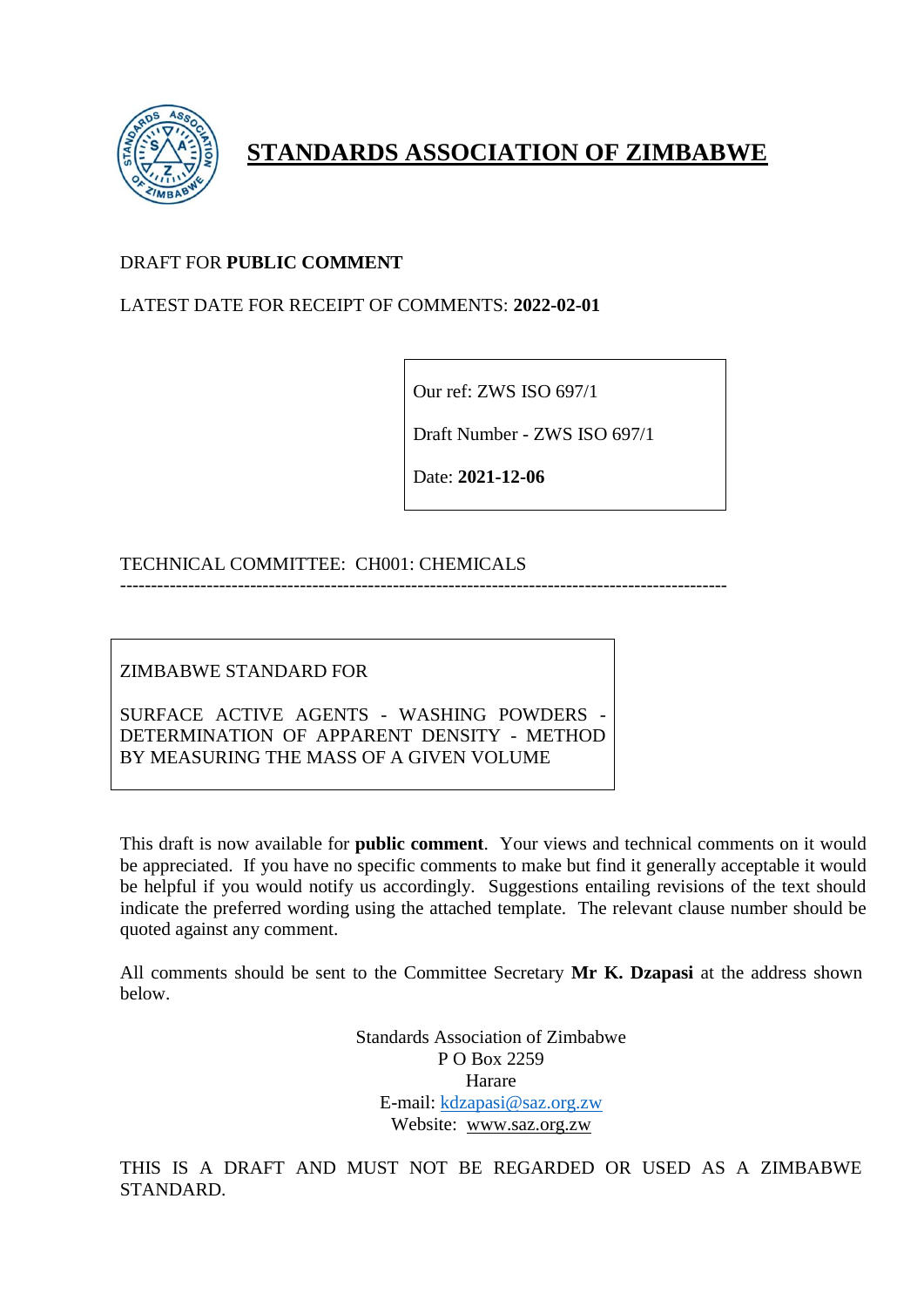It is important that users of Zimbabwe Standards should ensure that they are in possession of the latest amendments or editions.

#### **AMENDMENTS**

| No. | MD No. | Date of Issue | <b>Text affected</b> |
|-----|--------|---------------|----------------------|
|     |        |               |                      |
|     |        |               |                      |
|     |        |               |                      |
|     |        |               |                      |
|     |        |               |                      |
|     |        |               |                      |
|     |        |               |                      |
|     |        |               |                      |
|     |        |               |                      |
|     |        |               |                      |
|     |        |               |                      |
|     |        |               |                      |

Zimbabwe Standards are revised, when necessary, by issuing either amendments or revised editions. Suggestions for improvements will be welcome at all times.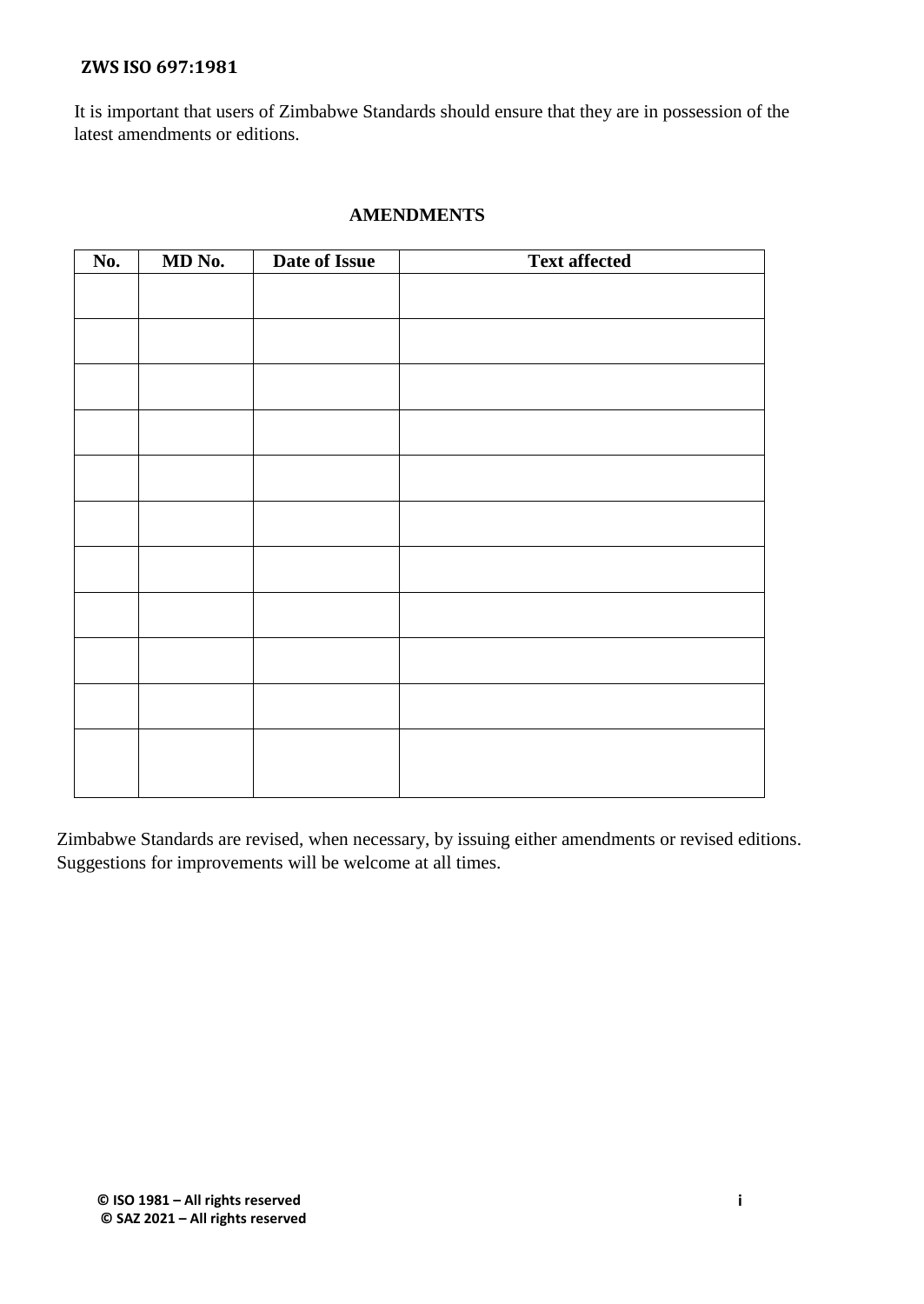# **Contents**

# Page

| $\label{prop:1} \mbox{Introduction}\mbox{3}$ |  |  |  |  |
|----------------------------------------------|--|--|--|--|
|                                              |  |  |  |  |
|                                              |  |  |  |  |
|                                              |  |  |  |  |
|                                              |  |  |  |  |
| 5.                                           |  |  |  |  |
| 6.                                           |  |  |  |  |
| 7.                                           |  |  |  |  |
| 8.                                           |  |  |  |  |
| 9.                                           |  |  |  |  |
|                                              |  |  |  |  |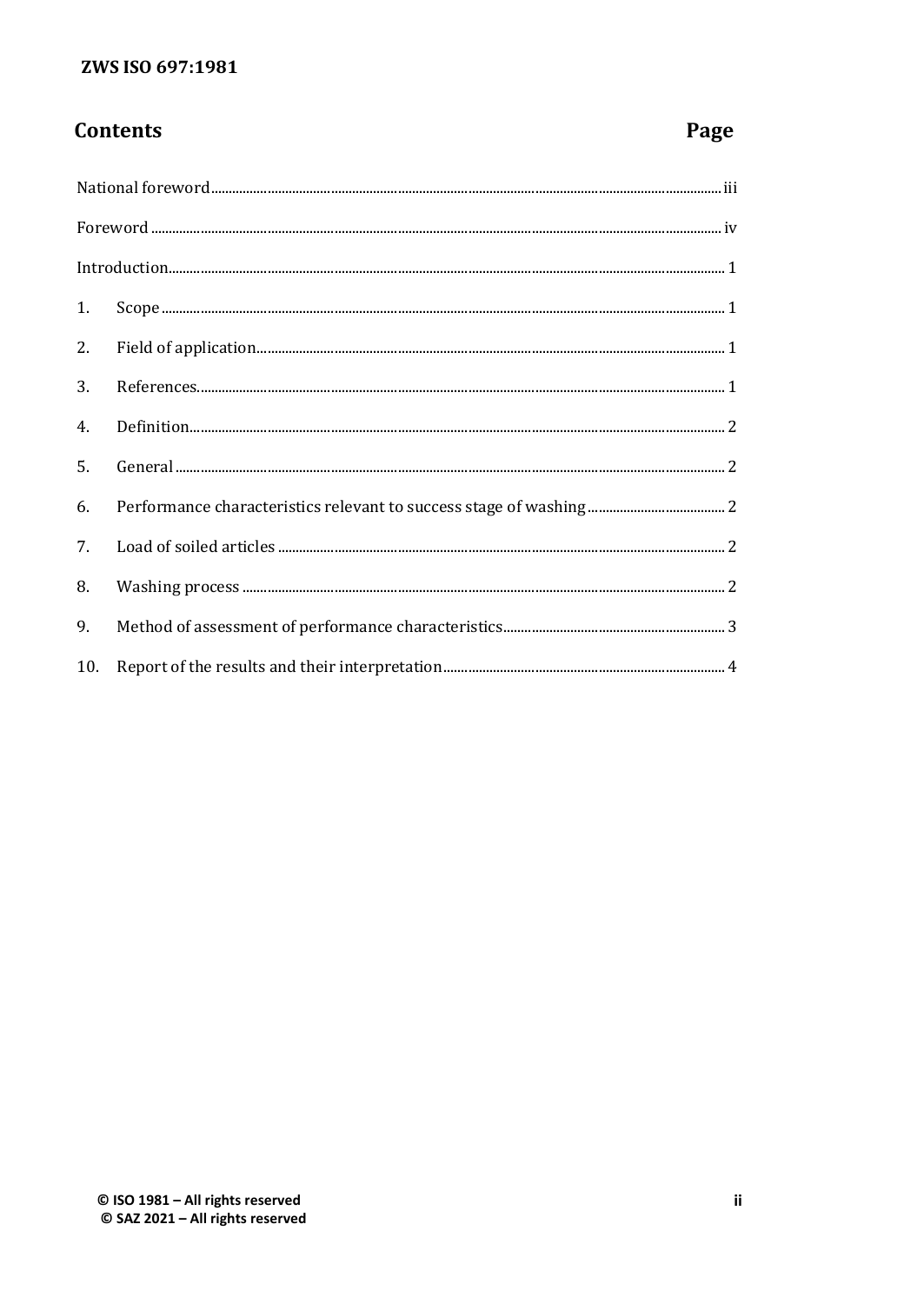# **National Foreword**

This Zimbabwe Standard ZWS ISO 697: Surface active agents - Washing powders - Determination of apparent density - Method by measuring the mass of a given volume, is identical to the second edition of the International Standard ISO 697 published in March 1981(confirmed 2016).

This standard is being approved by Technical Committee CH 001: Chemicals, under the general guidance of the Chemicals Standards Council.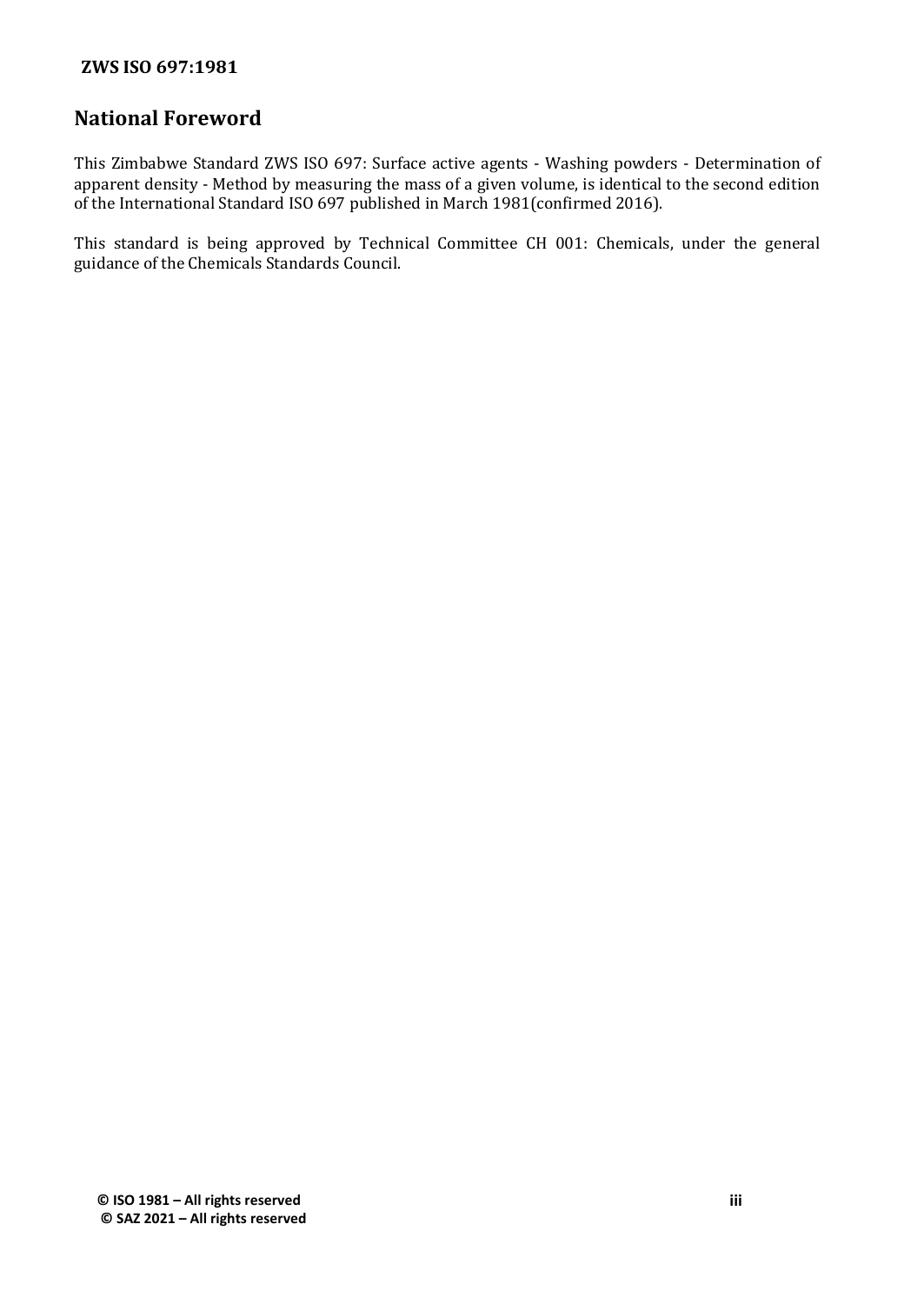# **Foreword**

ISO (the International Organization for Standardization) is a worldwide federation of national standards institutes (ISO member bodies). The work of developing International Standards is carried out through ISO technical committees. Every member body interested in a subject for which a technical committee has been set up has the right to be represented on that committee. International organizations, governmental and non-governmental, in liaison with ISO, also take part in the work.

Draft International Standards adopted by the technical committees are circulated to the member bodies for approval before their acceptance as International Standards by the ISO Council.